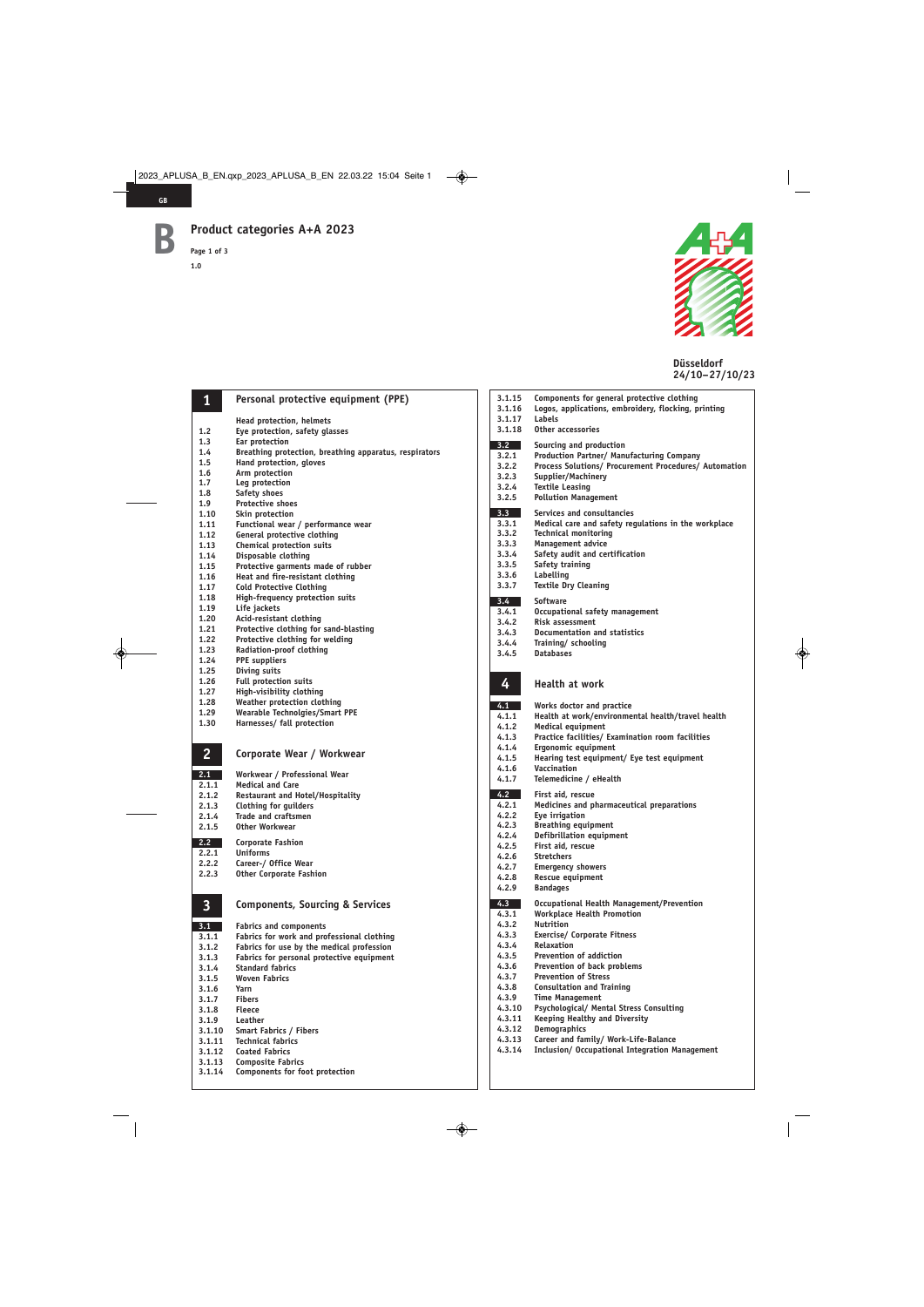**Page 2 of 3**



**Düsseldorf 24/10–27/10/23**

| $4.4^{\circ}$       | Hygiene and sanitary supplies                                                |
|---------------------|------------------------------------------------------------------------------|
| 4.4.1               | Disinfectants, disinfection equipment                                        |
| 4.4.2<br>4.4.3      | <b>Hand cleansers</b>                                                        |
| 4.4.4               | Towel and soap dispensers<br>Hygiene and sanitary supplies                   |
| 4.4.5               | <b>Cleaning machines</b>                                                     |
| 4.4.6               | Wash rooms                                                                   |
| 4.5                 | Workstation architecture, ergonomy                                           |
| 4.5.1               | Workstation architecture and aids                                            |
| 4.5.2               | <b>Workstation equipment</b>                                                 |
| 4.5.3               | <b>Workstation seating</b>                                                   |
| 4.5.4<br>4.5.5      | <b>Standing workstations</b><br>Telephone workstations, call centers         |
| 4.5.6               | <b>Computer workstations</b>                                                 |
| 4.5.7               | Workstations for the disabled                                                |
| 4.5.8               | Lighting                                                                     |
| 4.5.9               | <b>Acoustics</b>                                                             |
| 4.5.10              | <b>Flooring</b>                                                              |
| 4.5.11<br>4.5.12    | <b>Protection for non-smokers</b><br>Media technology/ A/V eqipment          |
|                     |                                                                              |
| 4.6<br>a l<br>4.6.1 | Catering in the workplace/healthy eating<br>Catering in the workplace        |
| 4.6.2               | Drinks/ Drink vending machines                                               |
| 4.7                 | Services and consultancies                                                   |
| 4.7.1               | Workplace studies, optimisation                                              |
| 4.7.2               | Temperature control studies, air conditioning equipment                      |
| 4.7.3               | <b>Working Remotely</b>                                                      |
| 4.7.4               | Lighting and anti-glare concepts                                             |
| 4.7.5               | Colour concepts and their implementation                                     |
| 4.7.6<br>4.7.7      | Analysis of working time lost through absenteeism<br>Digitalization of work  |
| 4.8                 | Human-centered technology and care                                           |
| 4.8.1               | <b>Exoskeletons &amp; Exosuits</b>                                           |
| 4.8.2               | Collaborative Robots / Cobots / Assistive robotic devices                    |
| 4.8.3               | Wearable Sensors / Wearable Technologies                                     |
| 4.8.4               | Human-Machine-Interaction                                                    |
|                     |                                                                              |
| 5                   | <b>Security at Work</b>                                                      |
|                     |                                                                              |
| 5.1                 | Fire protection/Safety products & systems                                    |
| 5.1.1               | <b>Fire Prevention</b>                                                       |
| 5.1.2<br>5.1.3      | Fire extinguishing equipment and agents<br>Fire alarm systems                |
| 5.1.4               | Gas detectors                                                                |
| 5.1.5               | Smoke detectors                                                              |
| 5.1.6               | Labelling (Fire protection)                                                  |
| 5.1.7               | Fire protection organisation                                                 |
| 5.1.8               | <b>Building materials</b>                                                    |
| 5.2                 | Protection against explosions & toxic products                               |
| 5.2.1               | <b>Explosion-proof equipment</b>                                             |
| 5.2.2<br>5.2.3      | <b>Gas detectors</b><br>Measuring equipment for explosive & toxic atmosphere |
| 5.2.4               | Tools, spark-free                                                            |
| 5.2.5               | <b>Storage</b>                                                               |
| 5.2.6               | Labelling                                                                    |
| 5.3                 | Protection against radiation                                                 |
| 5.3.1               | <b>Measuring equipment for radiation</b>                                     |
| 5.3.2               | Labelling                                                                    |
| 5.3.3               | <b>Transport and storage</b>                                                 |
| 5.3.4               | Systems and equipment for protection against optical<br>radiation            |
|                     |                                                                              |

| 5.4            | <b>Electrical Safety</b>                                                                  |
|----------------|-------------------------------------------------------------------------------------------|
| 5.4.1          | Electrostatic, safety equipment                                                           |
| 5.4.2          | Earthing and short-circuit devices                                                        |
| 5.4.3          | <b>Insulating materials</b>                                                               |
| 5.4.4          | Low-voltage equipment/ Low-voltage switch equipment                                       |
| 5.4.5          | Fuses/ Safety switches                                                                    |
| 5.4.6          | Tools, insulated                                                                          |
| 5.5            | Air pollution control                                                                     |
| 5.5.1          | Extractor plant and equipment, precision extractors                                       |
| 5.5.2          | <b>Adsorption agents</b>                                                                  |
| 5.5.3          | Systems and equipment for separation of solid,                                            |
|                | liquid and gaseous materials from exhaust air and gas                                     |
| 5.5.4          | Systems and equipment for air pollution control in                                        |
|                | the workplace                                                                             |
| 5.5.5          | Air pollution control agents                                                              |
| 5.5.6          | Air Conditioning / Air Filtration systems                                                 |
|                |                                                                                           |
| 5.6            | Noise reduction/silencers/vibration protection<br>Noise reduction/silencers               |
| 5.6.1<br>5.6.2 | Sound-proof walls and panels                                                              |
| 5.6.3          | Cabins, capsules, shields                                                                 |
| 5.6.4          | <b>Silencers/ Vibration dampers</b>                                                       |
|                |                                                                                           |
| 5.7            | Environmental protection at work/Focus ENVITEC                                            |
| 5.7.1          | Waste collection and transport                                                            |
| 5.7.2          | Water and waste water treatment                                                           |
| 5.7.3          | <b>Site remediation</b>                                                                   |
| 5.7.4          | <b>Storage</b>                                                                            |
| 5.7.5          | Substitute material, non-poisonous, non-harmful                                           |
| 5.7.6          | <b>Environmental protection at work</b>                                                   |
| 5.7.7          | Waste disposal services                                                                   |
| 5.7.8<br>5.7.9 | Transport of hazardous materials.<br>Consulting/ Management/ Documentation/ Certification |
|                |                                                                                           |
|                |                                                                                           |
| 5.7.10         | IT sector (hardware and software)                                                         |
| 5.8            | Measurement and control technology                                                        |
| 5.8.1          | Measurement, regulation, control                                                          |
| 5.8.2          | Components, interface man/machine                                                         |
| 5.8.3          | Monitoring (High-risk prevention)                                                         |
| 5.8.4          | <b>Warning devices</b>                                                                    |
| 5.8.5          | Gases, steam, smoke                                                                       |
| 5.8.6          | Thresholds, concentration                                                                 |
| 5.8.7          | Hazardous materials/harmful materials                                                     |
| 5.8.8          | <b>Noise levels</b>                                                                       |
| 5.8.9          | Noise volume                                                                              |
| 5.8.10         | Temperature control                                                                       |
| 5.8.11         | Radiation                                                                                 |
| 5.8.12         | Providers of measurement technology services                                              |
| 5.9            | Safe equipment and systems                                                                |
| 5.9.1          | <b>Emergency shut-off equipment</b>                                                       |
| 5.9.2          | Marking and labelling                                                                     |
| 5.9.3          | Alarm systems                                                                             |
| 5.9.4          | <b>Emergency exit protection devices</b>                                                  |
| 5.9.5          | <b>Height safety</b>                                                                      |
| 5.9.6          | Personal safety installations and equipment                                               |
| 5.10           | Signs                                                                                     |
| 5.10.1         | Safety lighting                                                                           |
| 5.10.2         | Hand and forehead lamps                                                                   |
| 5.10.3         | Safety guidance systems                                                                   |
| 5.10.4         | <b>Warning signs</b>                                                                      |
| 5.10.5         | Safety devices for machinery                                                              |
|                |                                                                                           |
| 5.11<br>5.11.1 | <b>Standing areas</b><br><b>Cleaning agents</b>                                           |
| 5.11.2         | Tread safety, floor coverings and coatings                                                |
|                |                                                                                           |

**B**